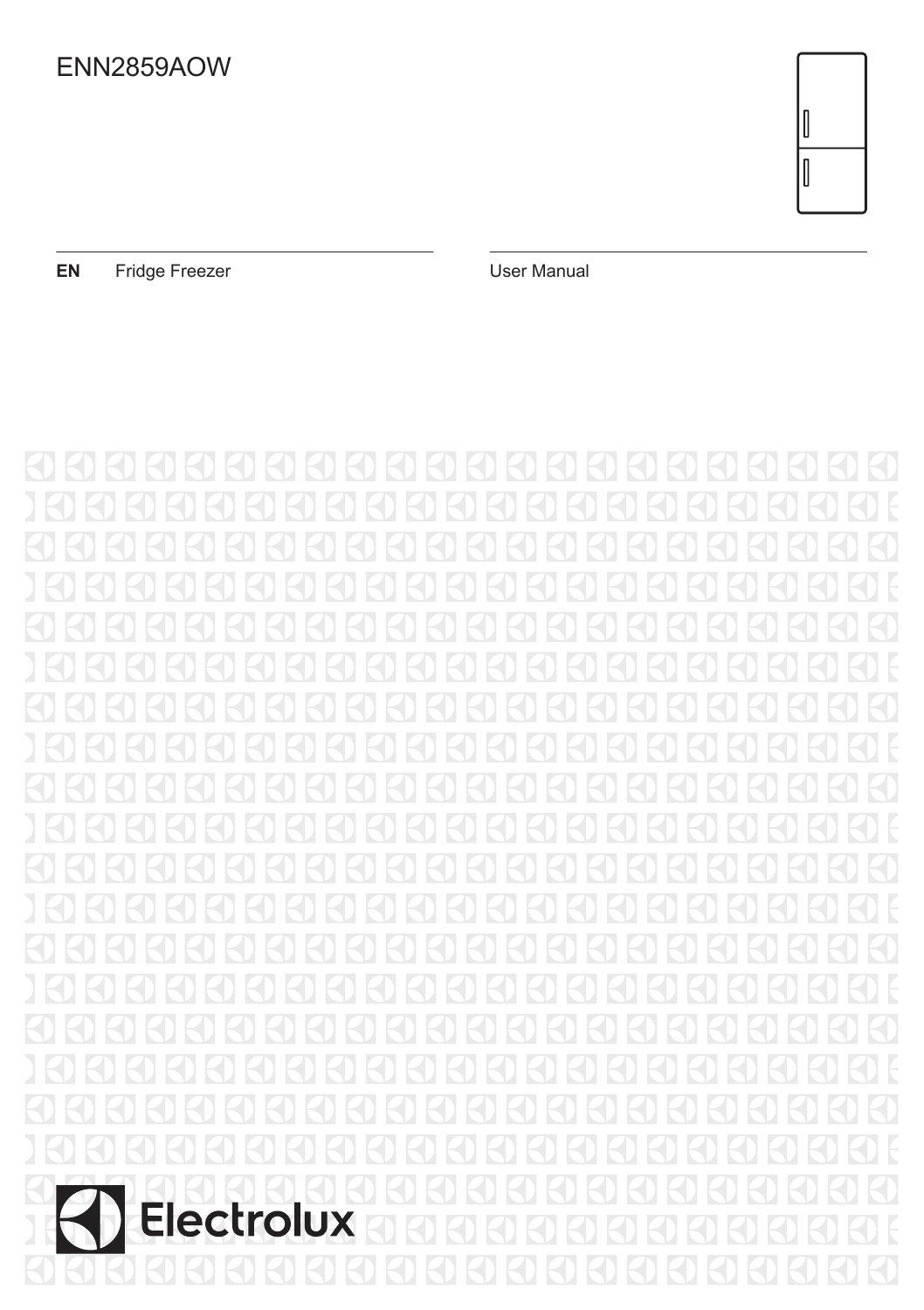# **CONTENTS**

# WE'RE THINKING OF YOU

Thank you for purchasing an Electrolux appliance. You've chosen a product that brings with it decades of professional experience and innovation. Ingenious and stylish, it has been designed with you in mind. So whenever you use it, you can be safe in the knowledge that you'll get great results every time. Welcome to Electrolux.

#### **Visit our website for:**



Get usage advice, brochures, trouble shooter, service information: **www.electrolux.com/webselfservice**

Register your product for better service: **www.registerelectrolux.com**

Buy Accessories, Consumables and Original spare parts for your appliance: **www.electrolux.com/shop**

# CUSTOMER CARE AND SERVICE

Always use original spare parts.

When contacting our Authorised Service Centre, ensure that you have the following data available: Model, PNC, Serial Number.

The information can be found on the rating plate.

- $\triangle$  Warning / Caution-Safety information
- $(i)$  General information and tips
- **P** Fnvironmental information

Subject to change without notice.

# **1.** SAFETY INFORMATION

Before the installation and use of the appliance, carefully read the supplied instructions. The manufacturer is not responsible for any injuries or damage that are the result of incorrect installation or usage. Always keep the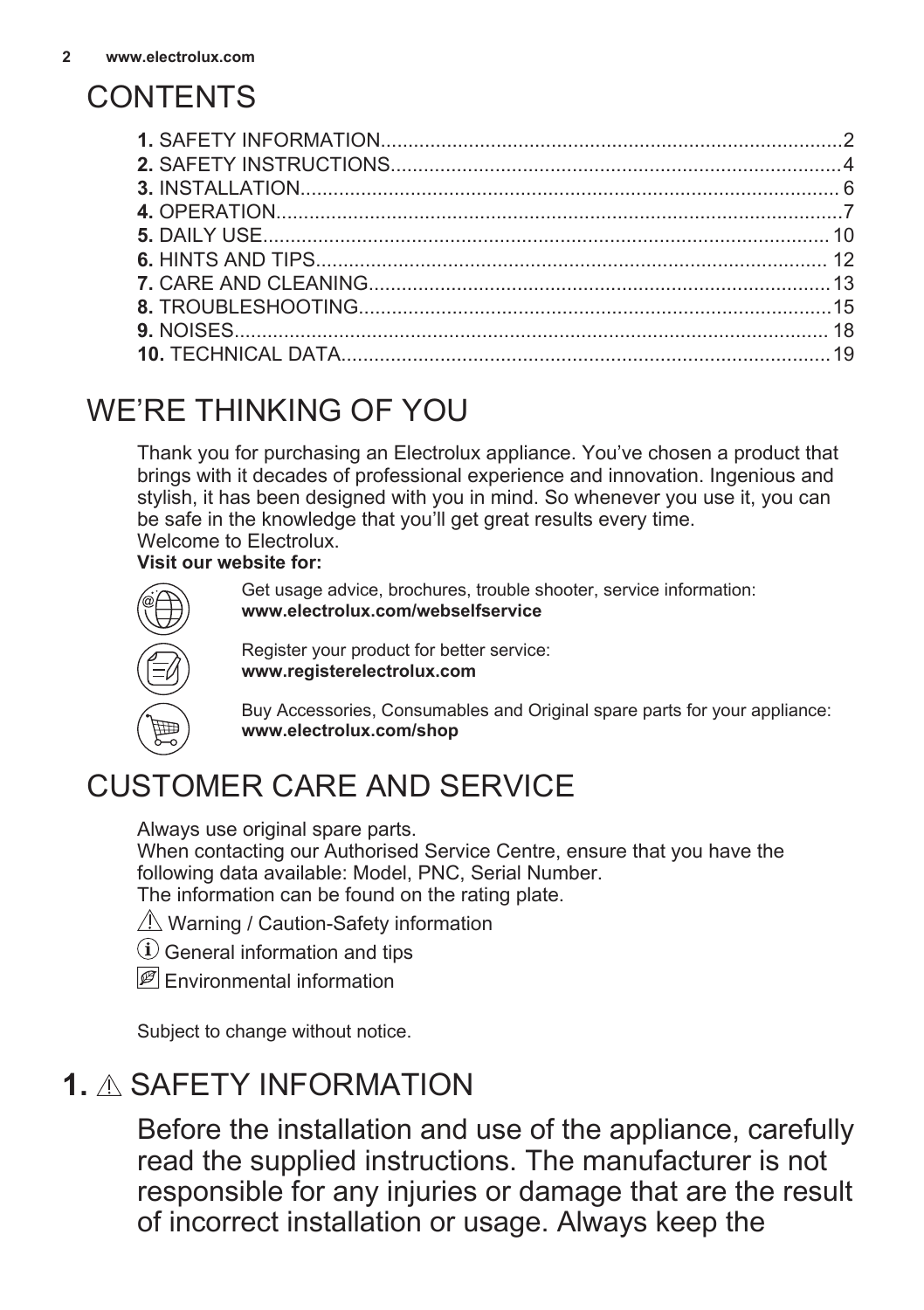instructions in a safe and accessible location for future reference.

# **1.1** Children and vulnerable people safety

- This appliance can be used by children aged from 8 years and above and persons with reduced physical, sensory or mental capabilities or lack of experience and knowledge if they have been given supervision or instruction concerning the use of the appliance in a safe way and understand the hazards involved.
- This appliance may be used by children between 3 and 8 years of age and persons with very extensive and complex disabilities, if they have been properly instructed.
- Children of less than 3 years of age should be kept away from the appliance unless continuously supervised.
- Do not let children play with the appliance.
- Children shall not carry out cleaning and user maintenance of the appliance without supervision.
- Keep all packaging away from children and dispose of it appropriately.

# **1.2** General Safety

- This appliance is intended to be used in household and similar applications such as:
	- Farm houses; staff kitchen areas in shops, offices and other working environments
	- By clients in hotels, motels, bed and breakfast and other residential type environments
- WARNING: Keep ventilation openings, in the appliance enclosure or in the built-in structure, clear of obstruction.
- WARNING: Do not use mechanical devices or other means to accelerate the defrosting process, other than those recommended by the manufacturer.
- WARNING: Do not damage the refrigerant circuit.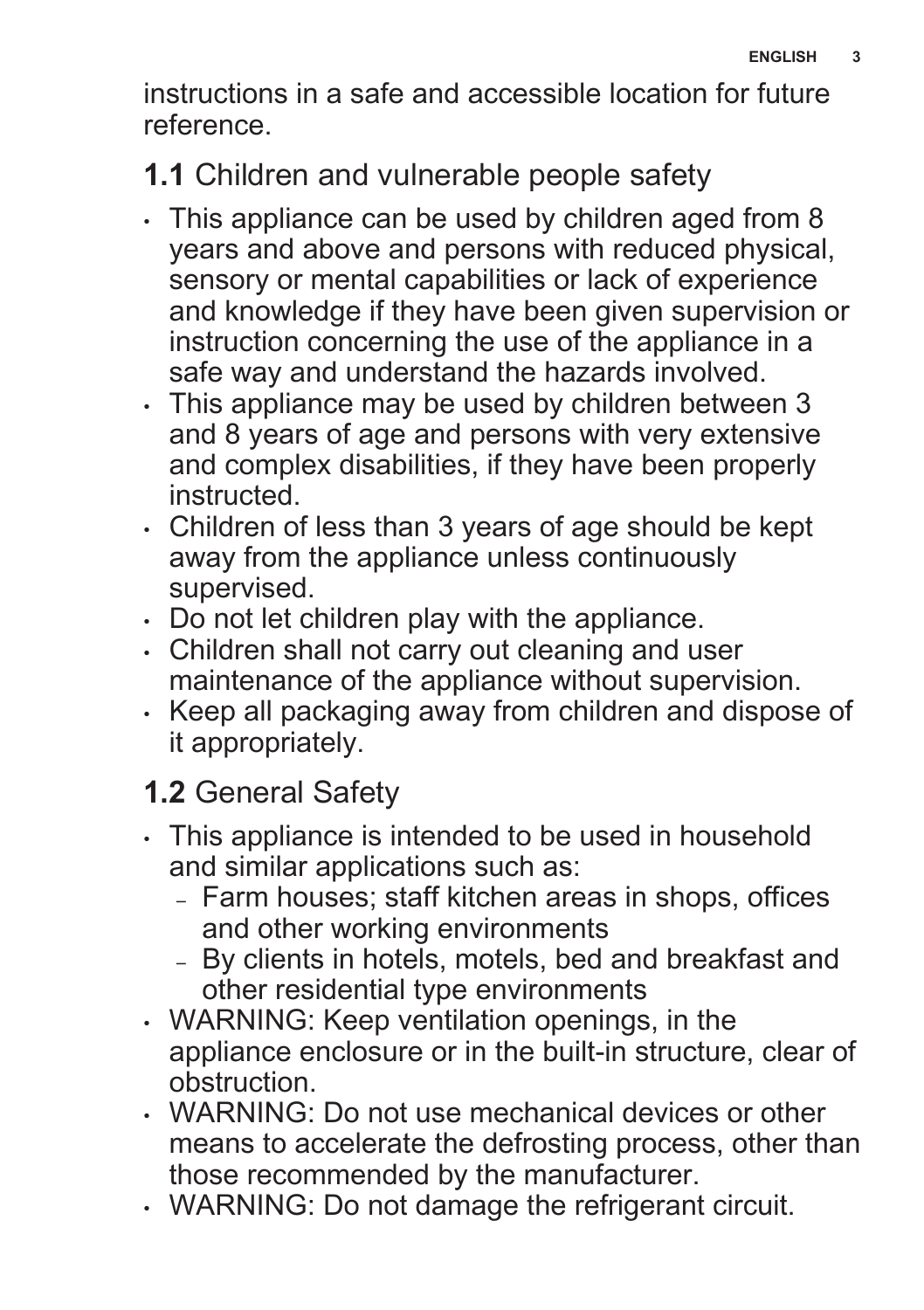- <span id="page-3-0"></span>• WARNING: Do not use electrical appliances inside the food storage compartments of the appliance, unless they are of the type recommended by the manufacturer.
- Do not use water spray and steam to clean the appliance.
- Clean the appliance with a moist soft cloth. Only use neutral detergents. Do not use abrasive products, abrasive cleaning pads, solvents or metal objects.
- Do not store explosive substances such as aerosol cans with a flammable propellant in this appliance.
- If the supply cord is damaged, it must be replaced by the manufacturer, its Authorised Service Centre or similarly qualified persons in order to avoid a hazard.

# **2.** SAFETY INSTRUCTIONS

### **2.1** Installation



#### **WARNING!**

Only a qualified person must install this appliance.

- Remove all the packaging.
- Do not install or use a damaged appliance.
- Do not use the appliance before installing it in the built-in structure due to safety manner.
- Follow the installation instructions supplied with the appliance.
- Always take care when moving the appliance as it is heavy. Always use safety gloves and enclosed footwear.
- Make sure the air can circulate around the appliance.
- At first installation or after reversing the door wait at least 4 hours before connecting the appliance to the power supply. This is to allow the oil to flow back in the compressor.
- Before carrying out any operations on the appliance (e.g. reversing the door), remove the plug from the power socket.
- Do not install the appliance close to radiators or cookers, ovens or hobs.
- Do not expose the appliance to the rain.
- Do not install the appliance where there is direct sunlight.
- Do not install this appliance in areas that are too humid or too cold.
- When you move the appliance, lift it by the front edge to avoid scratching the floor.
- The appliance contains a bag of desiccant. This is not a toy. This is not food. Please dispose of it immediately.

# **2.2** Electrical connection

### **WARNING!**



Risk of fire and electric shock.

### **WARNING!**

When positioning the appliance, ensure the supply cord is not trapped or damaged.

### **WARNING!**

Do not use multi-plug adapters and extension cables.

- The appliance must be earthed.
- Make sure that the parameters on the rating plate are compatible with the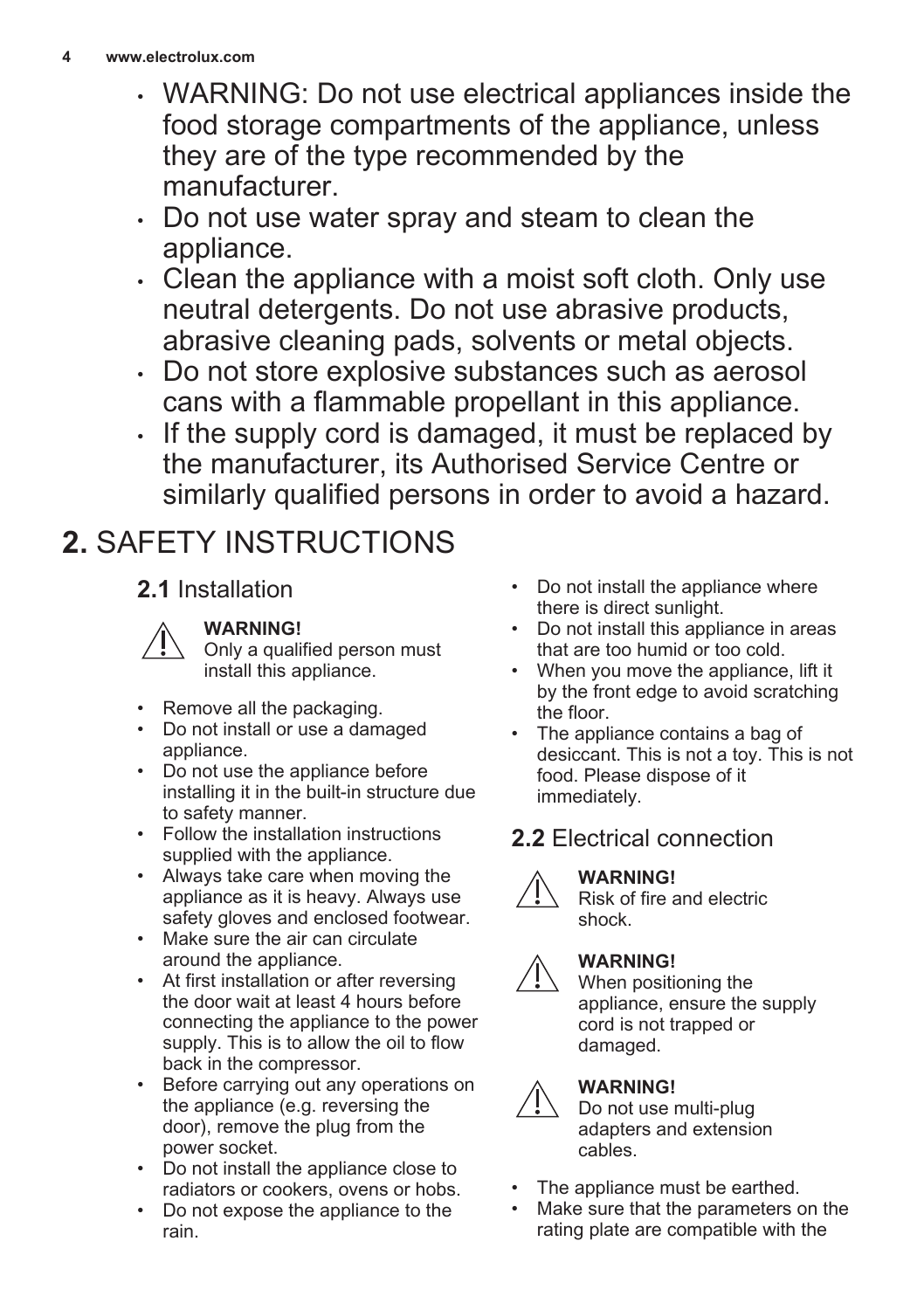electrical ratings of the mains power supply.

- Always use a correctly installed shockproof socket.
- Make sure not to cause damage to the electrical components (e.g. mains plug, mains cable, compressor). Contact the Authorised Service Centre or an electrician to change the electrical components.
- The mains cable must stay below the level of the mains plug.
- Connect the mains plug to the mains socket only at the end of the installation. Make sure that there is access to the mains plug after the installation.
- Do not pull the mains cable to disconnect the appliance. Always pull the mains plug.

### **2.3** Use



#### **WARNING!**

Risk of injury, burns, electric shock or fire.

The appliance contains flammable gas, isobutane (R600a), a natural gas with a high level of environmental compatibility. Be careful not to cause damage to the refrigerant circuit containing isobutane.

- Do not change the specification of this appliance.
- Do not put electrical appliances (e.g. ice cream makers) in the appliance unless they are stated applicable by the manufacturer.
- If damage occurs to the refrigerant circuit, make sure that there are no flames and sources of ignition in the room. Ventilate the room.
- Do not let hot items to touch the plastic parts of the appliance.
- Do not put soft drinks in the freezer compartment. This will create pressure on the drink container.
- Do not store flammable gas and liquid in the appliance.
- Do not put flammable products or items that are wet with flammable products in, near or on the appliance.
- Do not touch the compressor or the condenser. They are hot.
- Do not remove or touch items from the freezer compartment if your hands are wet or damp.
- Do not freeze again food that has been thawed.
- Follow the storage instructions on the packaging of frozen food.
- Wrap the food in any food contact material before putting it in the freezer compartment.

# **2.4** Internal lighting

### **WARNING!**



Risk of electric shock.

• The type of lamp used for this appliance is for household appliances only. Do not use it for house lighting.

### **2.5** Care and cleaning

# **WARNING!**

Risk of injury or damage to the appliance.

- Before maintenance, deactivate the appliance and disconnect the mains plug from the mains socket.
- This appliance contains hydrocarbons in the cooling unit. Only a qualified person must do the maintenance and the recharging of the unit.
- Regularly examine the drain of the appliance and if necessary, clean it. If the drain is blocked, defrosted water collects in the bottom of the appliance.

### **2.6** Service

- To repair the appliance contact the Authorised Service Centre.
- Use original spare parts only.

### **2.7** Disposal



### **WARNING!**



- Disconnect the appliance from the mains supply.
- Cut off the mains cable and discard it.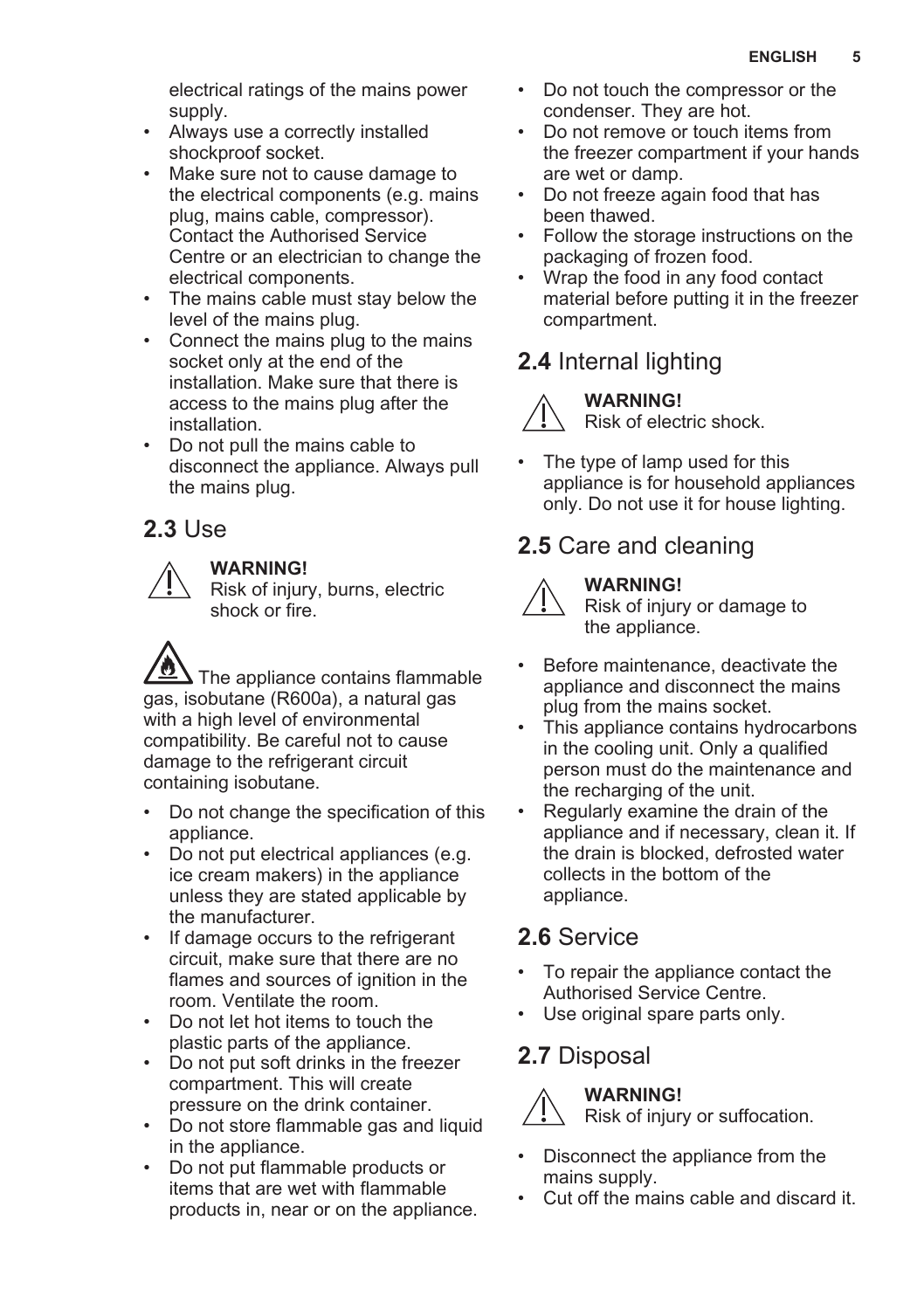- <span id="page-5-0"></span>Remove the door to prevent children and pets to be closed inside of the appliance.
- The refrigerant circuit and the insulation materials of this appliance are ozone-friendly.
- The insulation foam contains flammable gas. Contact your

# **3.** INSTALLATION



#### **WARNING!**

Refer to Safety chapters.



#### **WARNING!**

Refer to installation instruction document to install your appliance.



### **WARNING!**

Fix the appliance in accordance with installation instruction document to avoid a risk of instability of the appliance.

### **3.1** Location

To ensure best performance, install the appliance well away from sources of heat such as radiators, boilers, direct sunlight etc. Make sure that air can circulate freely around the back of the cabinet.

# **3.2** Positioning

Install the appliance in a dry, well ventilated indoors where the ambient temperature corresponds to the climate class indicated on the rating plate of the appliance.

| class     | <b>Climate</b> Ambient temperature    |
|-----------|---------------------------------------|
| <b>SN</b> | +10 $^{\circ}$ C to + 32 $^{\circ}$ C |
| N         | +16 $^{\circ}$ C to + 32 $^{\circ}$ C |
| <b>ST</b> | +16 $^{\circ}$ C to + 38 $^{\circ}$ C |
|           | +16 $^{\circ}$ C to + 43 $^{\circ}$ C |

municipal authority for information on how to discard the appliance correctly.

- Do not cause damage to the part of the cooling unit that is near the heat exchanger.
	- Some functional problems  $\mathbf{i}$ might occur for some types of models when operating outside of that range. The correct operation can only be quaranteed within the specified temperature range. If you have any doubts regarding where to install the appliance, please turn to the vendor, to our customer service or to the nearest Authorised Service Centre.

# **3.3** Electrical connection

- Before plugging in, ensure that the voltage and frequency shown on the rating plate correspond to your domestic power supply.
- The appliance must be earthed. The power supply cable plug is provided with a contact for this purpose. If the domestic power supply socket is not earthed, connect the appliance to a separate earth in compliance with current regulations, consulting a qualified electrician.
- The manufacturer declines all responsibility if the above safety precautions are not observed.
- This appliance complies with the E.E.C. Directives.

# **3.4** Ventilation requirements

The airflow behind the appliance must be sufficient.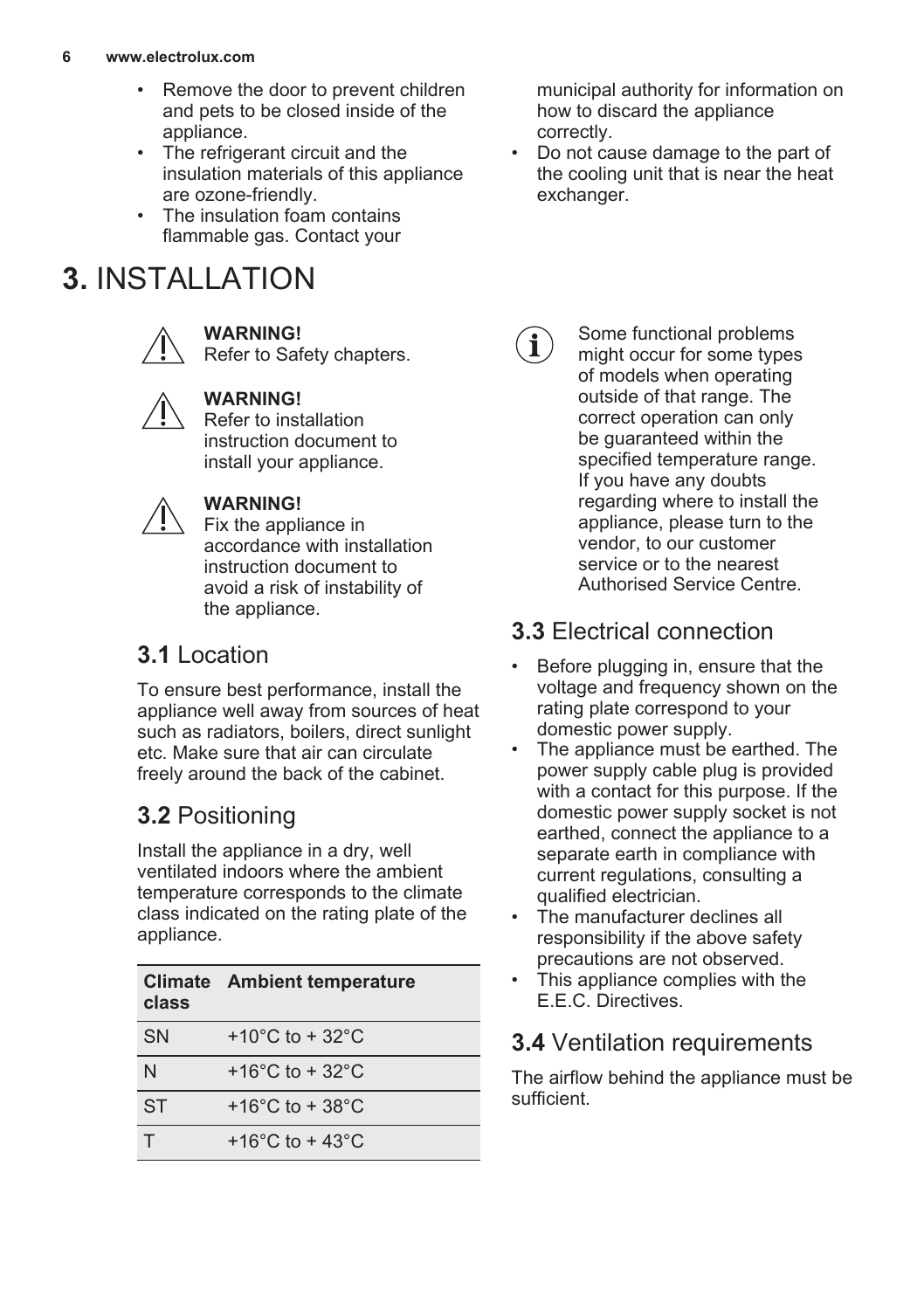<span id="page-6-0"></span>

# **4.** OPERATION

# **4.1** Control Panel



- 1 Display
- 2 Freezer Temperature warmer button
- **3** Freezer Temperature colder button
- 4 OK
- 5 Mode
- 6 Fridge Temperature warmer button
- **4.2** Display



7 Fridge Temperature colder button 8 ON/OFF

**CAUTION!**

Refer to the assembly instructions for the installation.

It is possible to change predefined sound of buttons by pressing together Mode and temperature colder button for a few seconds. Change is reversible.

- **A.** Fridge compartment indicator
- **B.** Timer indicator /Temperature indicator
- **C.** ON/OFF indicator
- **D.** Coolmatic function
- **E.** Holiday mode
- **F.** Frostmatic function
- **G.** Temperature indicator
- **H.** Freezer compartment indicator
- **I.** Alarm indicator
- **J.** ChildLock function
- **K.** DrinksChill function
- **L.** DYNAMICAIR function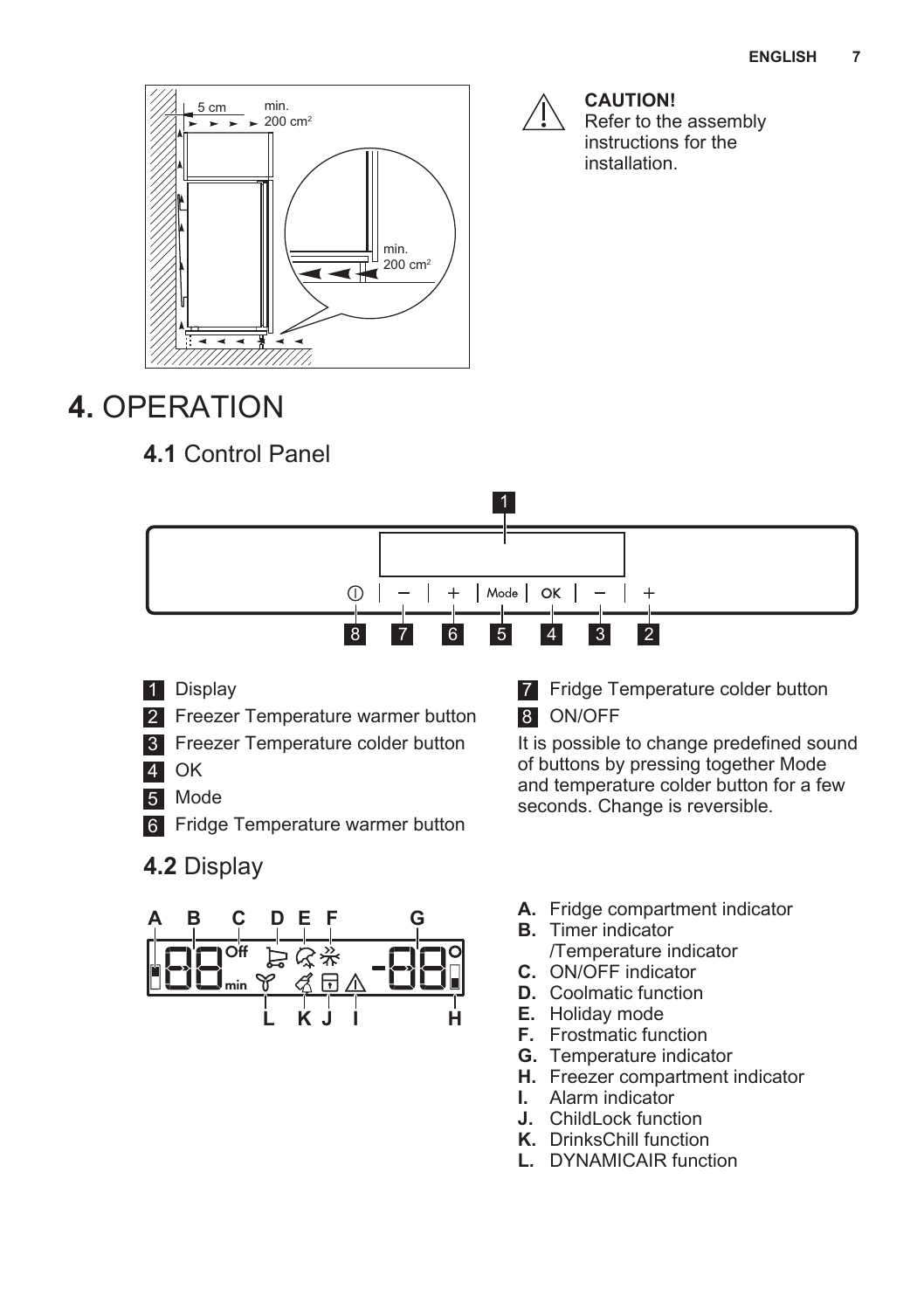### **4.3** Switching on

- **1.** Connect the mains plug to the power socket.
- **2.** Press the appliance ON/OFF if the display is off. The temperature indicators show the set default temperature.

The alarm buzzer could i operate after few seconds. To reset the alarm refer to "High temperature alarm".

To select a different set temperature refer to "Temperature regulation".

If "dEMo" appears on the display, refer to "Troubleshooting" .

# **4.4** Switching off

**1.** Press the appliance ON/OFF for 5 seconds.

The display switches off.

**2.** Disconnect the mains plug from the power socket.

### **4.5** Temperature regulation

Set the temperature of the appliance by pressing the temperature regulators. Default set temperature:

- $+5^{\circ}$ C for the fridge
- -18°C for the freezer

The temperature indicators show the set temperature.

The set temperature will be  $\mathbf{\hat{i}}$ reached within 24 hours. After a power failure the set temperature remains stored.

# **4.6** Switching on the fridge

To switch on the fridge it is enough to press the fridge temperature regulator. To switch on the fridge in the other way:

**1.** Press Mode until the corresponding icon appears.

The Fridge OFF indicator flashes.

**2.** Press OK to confirm.

i

The fridge OFF indicator goes off.

To select a different set temperature refer to "Temperature regulation".

### **4.7** Switching off the fridge

**1.** Press Mode until the corresponding icon appears.

The fridge OFF indicator and the fridge compartment indicator flash.

The fridge temperature indicator shows dashes.

**2.** Press OK to confirm. The fridge OFF indicator is shown.

### **4.8** Coolmatic function

If you need to insert a large amount of warm food, for example after doing the grocery shopping, we suggest activating the Coolmatic function to chill the products more rapidly and to avoid warming the other food which is already in the refrigerator.

**1.** Press the Mode until the corresponding icon appears.

The Coolmatic indicator flashes.

**2.** Press the OK to confirm. The Coolmatic indicator is shown. The Coolmatic function shuts off automatically after approximately 6 hours.

To switch off the function before its automatic end, repeat the procedure.



The function switches off by selecting a different fridge set temperature.

### **4.9** Holiday mode

This mode allows you to keep the appliance closed and empty during a long holiday period without the formation of bad odours.

**1.** Press the Mode until the corresponding icon appears. The Holiday indicator flashes. The temperature indicator shows the set temperature.

**2.** Press the OK to confirm. The Holiday indicator is shown.

> This mode switches off after selecting a different temperature.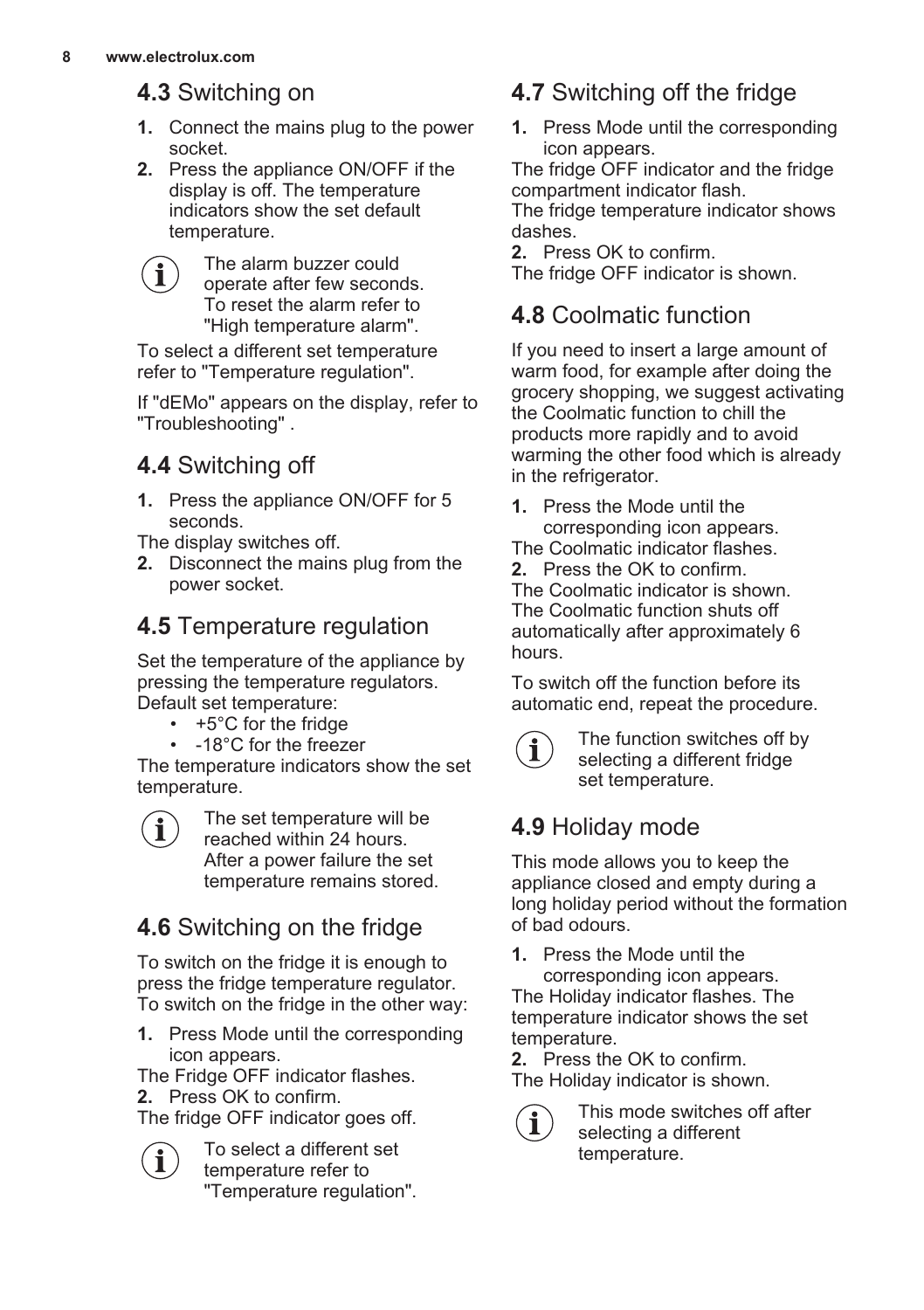### **4.10** Frostmatic function

The Frostmatic function accelerates the freezing of fresh food and, at the same time, protects foodstuffs already stored from undesirable warming.

**1.** To activate this function press the Mode button until the corresponding icon appears.

The Frostmatic indicator flashes. **2.** Press the OK button to confirm. The Frostmatic indicator is shown. This function stops automatically after 52 hours.

To switch off the function before its automatic end repeat the procedure until the Frostmatic indicator turns off.



The function switches off by selecting a different set temperature.

### **4.11** ChildLock function

Activate the ChildLock function to lock the buttons from unintentional operation.

**1.** Press Mode until the corresponding icon appears.

The ChildLock indicator flashes.

**2.** Press OK to confirm.

The ChildLock indicator is shown. To deactivate the ChildLock function, repeat the procedure until the ChildLock indicator goes off.

### **4.12** DrinksChill function

The DrinksChill function is to be used to set an acoustic alarm at the preferred time, useful for example when a recipe requires to cool down food products for a certain period of time.

It is also useful when a reminder is needed in order not to forget the bottles placed in the freezer for fast cooling.

**1.** Press Mode until the corresponding icon appears.

The DrinksChill indicator flashes. The Timer shows the set value (30 minutes) for a few seconds.

- **2.** Press the Timer regulator to change the Timer set value from 1 to 90 minutes.
- **3.** Press OK to confirm.

TheDrinksChill indicator is shown. The Timer start to flash (min). At the end of the countdown the DrinksChill indicator flashes and an audible alarm sounds. Press OK to switch off the sound and terminate the function.

To switch off the function repeat the procedure until the DrinksChill goes off.



It is possible to change the time at any time during the countdown and at the end by pressing the Temperature colder button and the Temperature warmer button.

### **4.13** High temperature alarm

An increase in the temperature in the freezer compartment (for example due to an earlier power failure) is indicated by flashing the alarm icon and freezer temperature indicators, and sounding of buzzer.

Press any button.

The buzzer switches off.

The freezer temperature indicator shows the highest temperature reached for a few seconds, then displays the set temperature again.



The alarm indicator continues to flash until the normal conditions are restored.

### **4.14** Door open alarm

If the door is left open for a few minutes, the acoustic alarm starts and alarm indicator flashes.

The alarm stops after closing the door. During the alarm, the acoustic signal can be muted by pressing any button.

### **4.15** DYNAMICAIR function

To switch on the function:

- **1.** Press the Mode button until the corresponding icon appears. The DYNAMICAIR indicator flashes.
- **2.** Press the OK button to confirm. The DYNAMICAIR indicator is shown.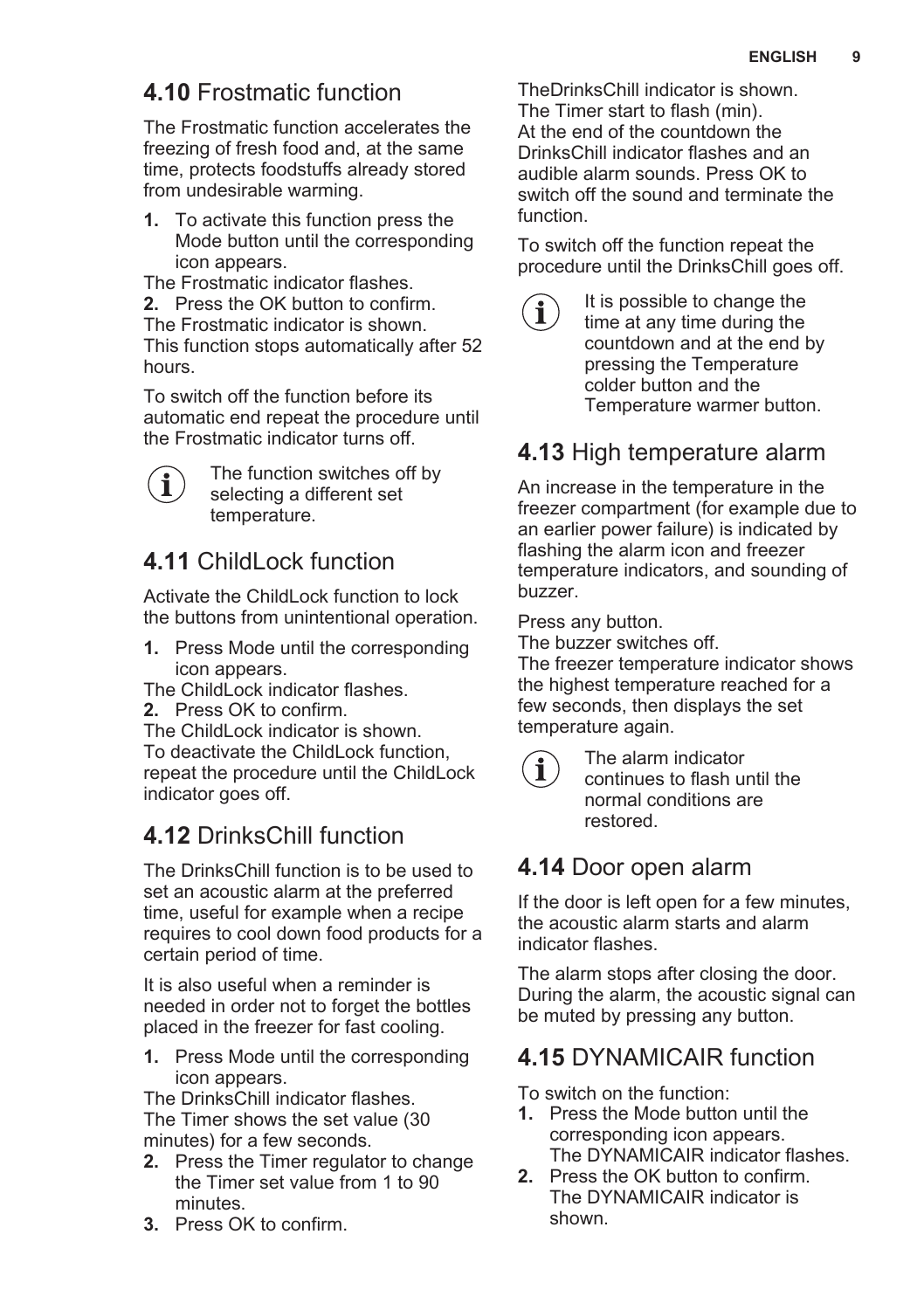<span id="page-9-0"></span>To switch off the function repeat the procedure until the DYNAMICAIR indicator icon goes off.

# **5.** DAILY USE



### **WARNING!**

Refer to Safety chapters.

### **5.1** Cleaning the interior

Before using the appliance for the first time, the interior and all internal accessories should be washed with lukewarm water and some neutral soap to remove the typical smell of a brandnew product, then dried thoroughly.



#### **CAUTION!**

Do not use detergents, abrasive powders, chlorine or oil-based cleaners as they will damage the finish.

### **5.2** Positioning the door shelves

To permit storage of food packages of various sizes, the door shelves can be placed at different heights.

- **1.** Gradually pull the shelf up until it comes free.
- **2.** Reposition as required.



If the function is activated automatically the DYNAMICAIR indicator is not shown (refer to "Daily use"). The activation of the DYNAMICAIR function increase the energy consumption.



This model is equipped with a variable storage box which can be moved sideways.

### **5.3** Movable shelves

The walls of the refrigerator are equipped with a series of runners so that the shelves can be positioned as desired.

This appliance is also equipped with a shelf consisting of two parts. The front half of the shelf can be placed under the second half to make better use of space.

To fold the shelf:

- **1.** Take out the front half gently.
- **2.** Slide it into the lower rail and under the second half.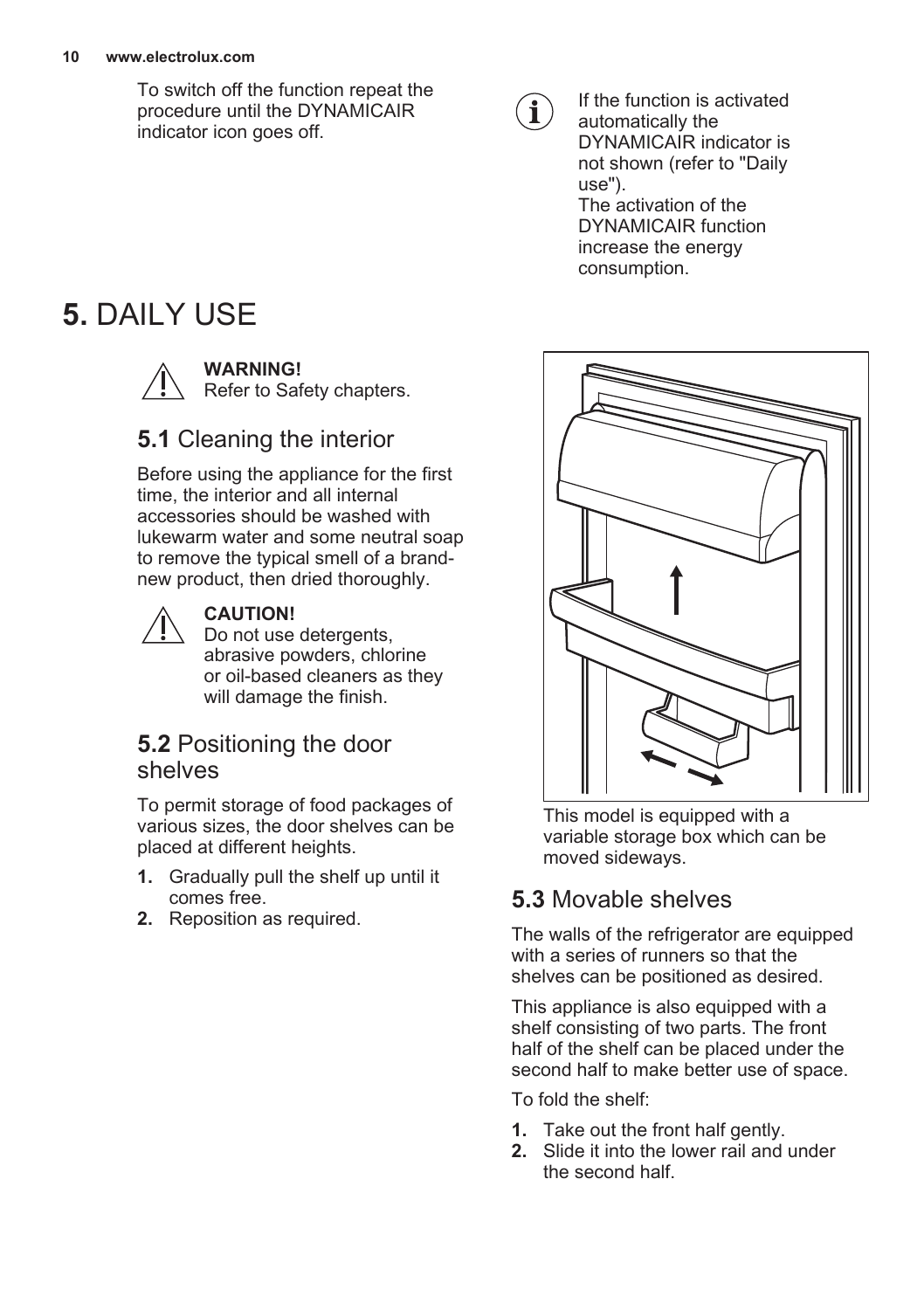

Do not move the glass shelf above the vegetable drawer to ensure correct air circulation.

# **5.4** DYNAMICAIR

 $\mathbf{i}$ 

 $\mathbf i$ 

The refrigerator compartment is equipped with a device that allows rapid cooling of food and keeps a more uniform temperature in the compartment.

This device activates automatically when needed, for example for a quick temperature recovery after door opening or when the ambient temperature is high.



It is possible to switch on the device manually when needed (refer to "DYNAMICAIR function").

The DYNAMICAIR device i. stops when the door is open and restarts immediately after the door closing.

### **5.5** Carbon Air Filter

Your appliance is equipped with a carbon filter CleanAir in a drawer in the DYNAMICAIR device.

The filter purifies the air from unwanted odours in the fridge compartment meaning that the storage quality will be further improved.



### **CAUTION!**

During the operation, always keep the air ventilation drawer closed.

**CLEANAIR FILTER** 

### **5.6** Freezing and storage of frozen food

The freezer compartment is suitable for freezing fresh food and storing frozen and deep-frozen food for a long time.

When first starting-up or after a period out of use, before putting the products in the compartment let the appliance run at least 2 hours with the Frostmatic function turned on. To freeze fresh food activate the Frostmatic function at least 24 hours before placing the food to be frozen in the freezer compartment.

To freeze fresh food place it in the top compartment.

The maximum amount of food that can be frozen in 24 hours is specified on the **rating plate**, a label located on the inside of the appliance.

The freezing process lasts 24 hours, during this period do not add other food to be frozen.

In the event of accidental defrosting, for example due to a power failure, if the power has been off for longer than the value shown in the technical characteristics chart under "rising time", the defrosted food must be consumed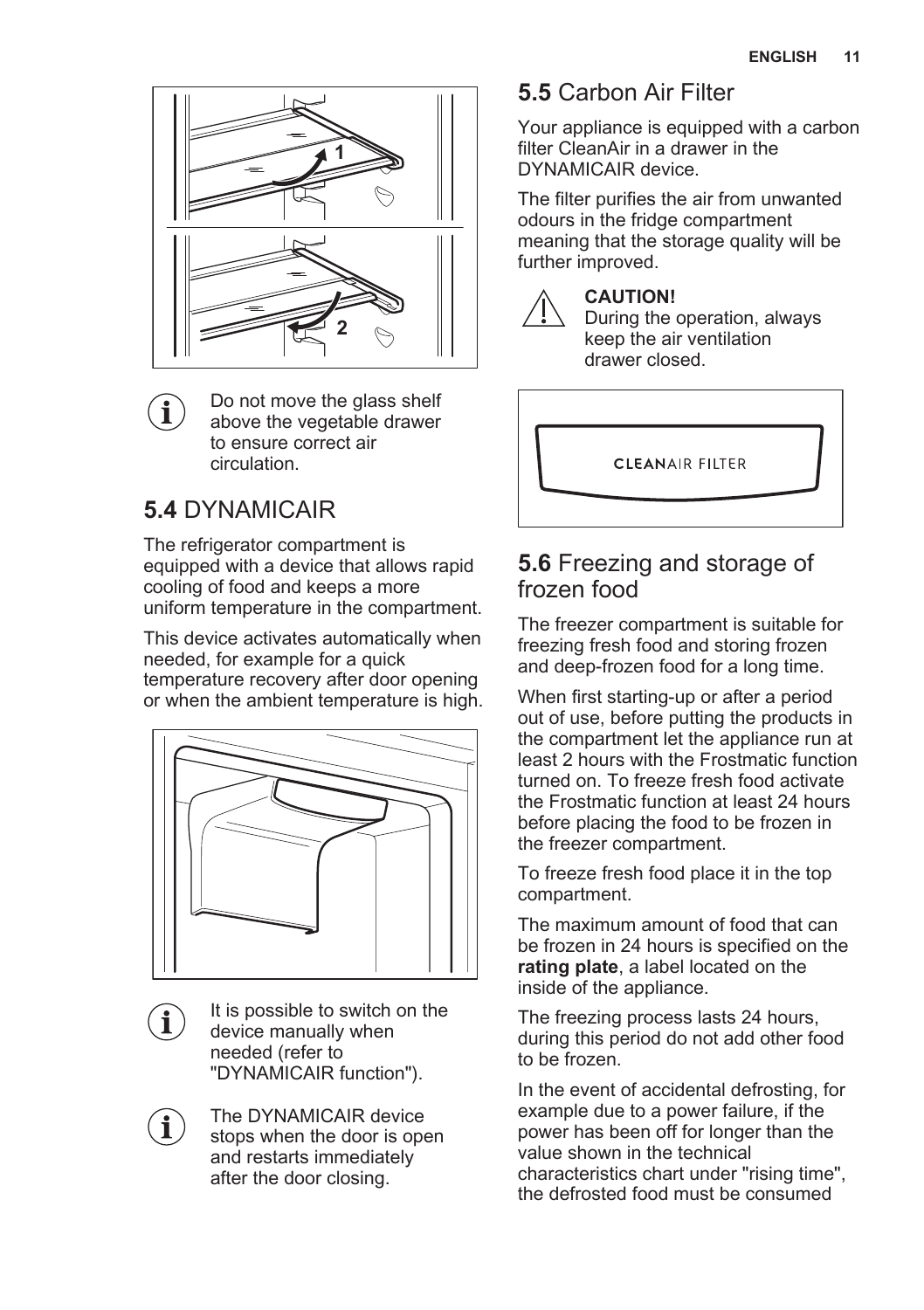<span id="page-11-0"></span>quickly or cooked immediately and then re-frozen (after cooling).

### **5.7** Thawing

Deep-frozen or frozen food, prior to being used, can be thawed in the refrigerator compartment or at room temperature, depending on the time available for this operation.

Small pieces may even be cooked still frozen, directly from the freezer: in this case, cooking will take longer.

### **5.8** Ice-cube production

This appliance is equipped with one or more trays for the production of icecubes.

# **6.** HINTS AND TIPS

# **6.1** Normal operating sounds

The following sounds are normal during operation:

- A faint gurgling and bubbling sound from coils sound when refrigerant is pumped.
- A whirring and pulsating sound from the compressor when refrigerant is pumped.
- A sudden cracking noise from inside appliance caused by thermic dilatation (a natural and not dangerous physical phenomenon).
- A faint click noise from the temperature regulator when the compressor switches on or off.

# **6.2** Hints for energy saving

- Eco mode / default setting preserves fresh and frozen foods while saving energy.
- Fresh Food Compartment (Fridge): Most efficient use of energy is ensured in the configuration with the drawers in the bottom part of the appliance and shelves evenly distributed. Position of the door bins does not affect energy consumption.
- Frozen Compartment (Freezer): The internal configuration of the appliance



Do not use metallic instruments to remove the trays from the freezer.

- **1.** Fill these trays with water
- **2.** Put the ice trays in the freezer compartment.

### **5.9** Cold accumulators

The freezer contains at least one cold accumulator which increases storage time in the event of a power cut or breakdown.

is the one that ensures the most efficient use of energy.

- Do not remove the cold accumulators from the freezer basket.
- If the ambient temperature is high and the temperature control is set to low temperature and the appliance is fully loaded, the compressor may run continuously, causing frost or ice formation on the evaporator. In this case, set the temperature control toward higher temperature to allow automatic defrosting and to save energy this way.
- Do not open the door frequently or leave it open longer than absolutely necessary.

### **6.3** Hints for fresh food refrigeration

- Do not store warm food or evaporating liquids in the refrigerator.
- Cover or wrap the food, particularly if it has a strong flavour.
- Position food so that air can circulate freely around it.

# **6.4** Hints for refrigeration

Useful hints:

• Meat (all types): wrap in a suitable packaging and place it on the glass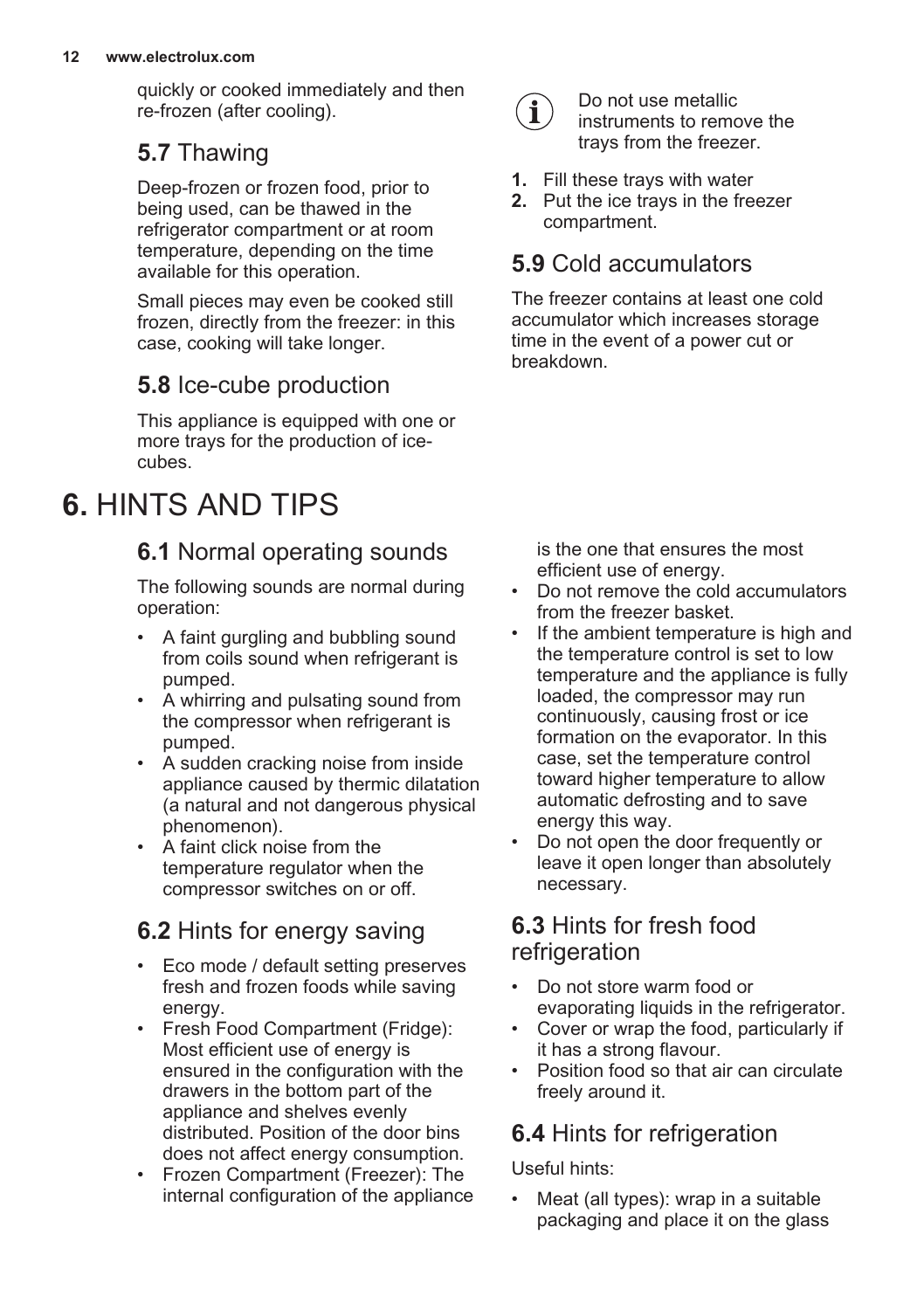<span id="page-12-0"></span>shelf above the vegetable drawer. Store meat for at most 1-2 days.

- Cooked foods, cold dishes: cover and place on any shelf.
- Fruit and vegetables: clean thoroughly and place in a special drawer. Bananas, potatoes, onions and garlic must not be kept in the refrigerator if not packed.
- Butter and cheese: place in a special airtight container or wrap in an aluminium foil or a polythene bag to exclude as much air as possible.
- Bottles: close with a cap and place on the door bottle shelf, or (if available) on the bottle rack.

### **6.5** Hints for freezing

- Freeze only top quality, fresh and thoroughly cleaned food products.
- For more efficient freezing and thawing divide food into small portions.
- Wrap the food in aluminium foil or polythene. Make sure that the packages are airtight.
- To avoid increase in temperature of already frozen food, do not place fresh unfrozen food directly next to it.

# **7.** CARE AND CLEANING



#### **WARNING!**

Refer to Safety chapters.

### **7.1** General warnings



#### **CAUTION!**

Unplug the appliance before carrying out any maintenance operation.



i

This appliance contains hydrocarbons in its cooling unit; maintenance and recharging must therefore only be carried out by authorized technicians.

The accessories and parts of the appliance are not suitable for washing in a dishwasher.

- Lean foods store better and longer than fatty ones. Salt reduces the storage life of food.
- Do not eat ice cubes, water ices or ice lollies immediately after taking them out of the freezer. Risk of frostbites.
- It is advisable to show the freezing date on each individual pack to enable you to keep tab of the storage time.

### **6.6** Hints for storage of frozen food

- Make sure that the commercially frozen food products were adequately stored by the retailer.
- Make sure that frozen foodstuffs are transferred from the food store to the freezer in the shortest possible time.
- Once defrosted, food deteriorates rapidly and cannot be refrozen.
- Do not exceed the storage period indicated by the food manufacturer.

### **7.2** Periodic cleaning



### **CAUTION!**

Do not pull, move or damage any pipes and/or cables inside the appliance.

### **CAUTION!**

Do not damage the cooling system.

The equipment has to be cleaned regularly:

- **1.** Clean the inside and accessories with lukewarm water and some neutral soap.
- **2.** Regularly check the door seals and wipe them clean to ensure they are clean and free from debris.
- **3.** Rinse and dry thoroughly.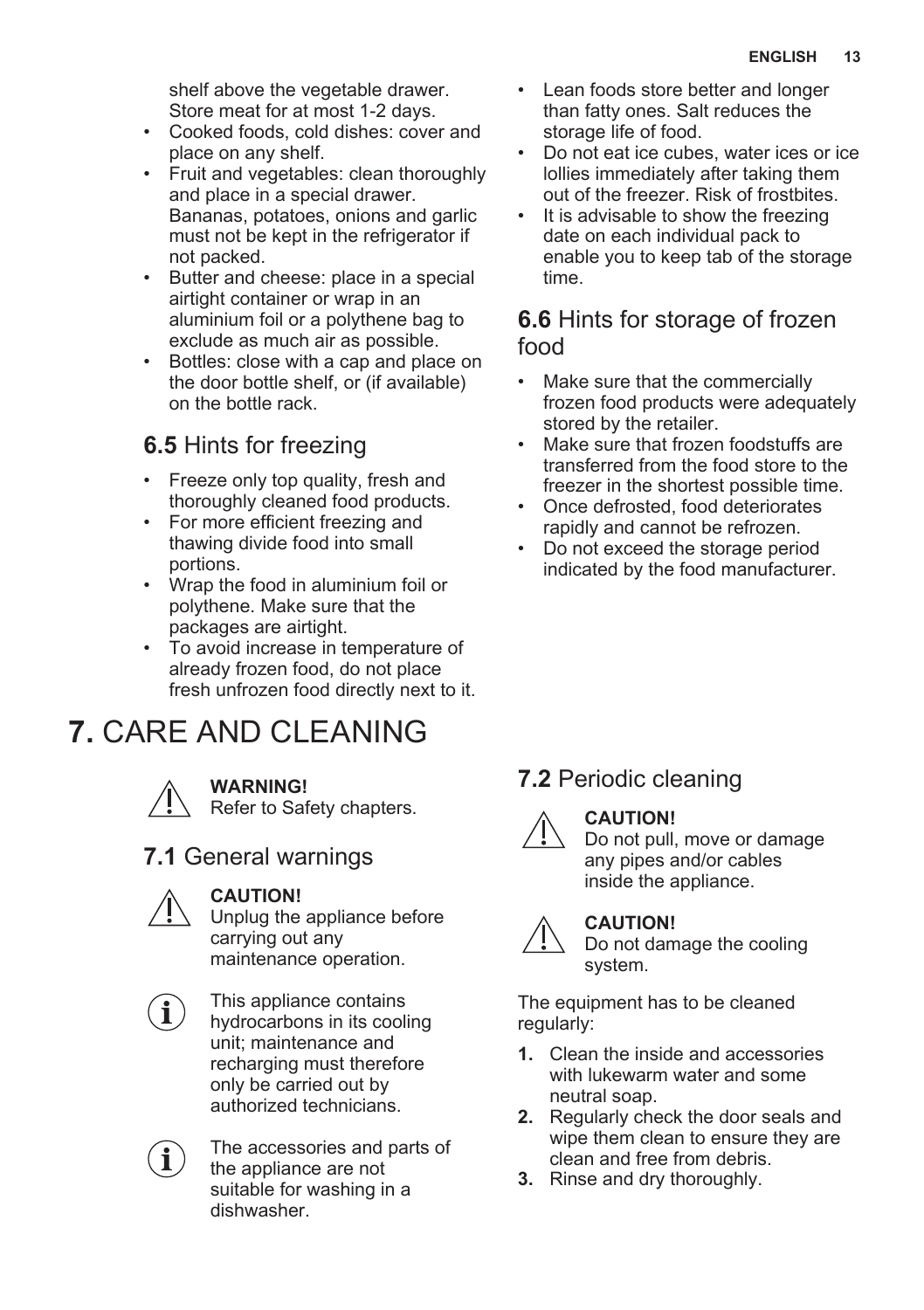**4.** If accessible, clean the condenser and the compressor at the back of the appliance with a brush. This will improve the performance of the appliance and save electricity consumption.

### **7.3** Defrosting of the refrigerator

Frost is automatically eliminated from the evaporator of the refrigerator compartment every time the motor compressor stops, during normal use. The defrost water drains out through a trough into a special container at the back of the appliance, over the motor compressor, where it evaporates.

It is important to periodically clean the defrost water drain hole in the middle of the refrigerator compartment channel to prevent the water overflowing and dripping onto the food inside.



# **7.4** Defrosting of the freezer

The freezer compartment is frost free. This means that there is no build up of frost when it is in operation, neither on the internal walls, nor on the foods.

# **7.5** Replacing the CleanAir filter

The carbon air filter is an active carbon filter which absorbs bad odors and permits to maintain the best flavour and aroma for all foodstuffs without risk of odor cross contamination.

The air filter should be  $\mathbf{\hat{i}}$ handled carefully to prevent its surface from being scratched.

- $\mathbf{\hat{i}}$
- On delivery, the carbon filter is in a plastic bag to preserve performance. Place the filter in the slot before activating the appliance.
- **1.** Open the drawer.<br>**2.** Pull out the exhaut
- **2.** Pull out the exhausted air filter.



- **3.** Insert the new air filter in the slot.
- **4.** Close the drawer.

To get the best performance the drawer should be placed properly and the CleanAir filter should be changed once every year.

The air filter is a consumable accessory and as such is not covered by the guarantee. New active air filters can be purchased from your local dealer. To change the air filter repeat the procedure.

# **7.6** Periods of non-operation

When the appliance is not in use for long periods, take the following precautions:

- **1.** Disconnect the appliance from electricity supply.
- **2.** Remove all food.
- **3.** Clean the appliance and all accessories.
- **4.** Leave the door/doors open to prevent unpleasant smells.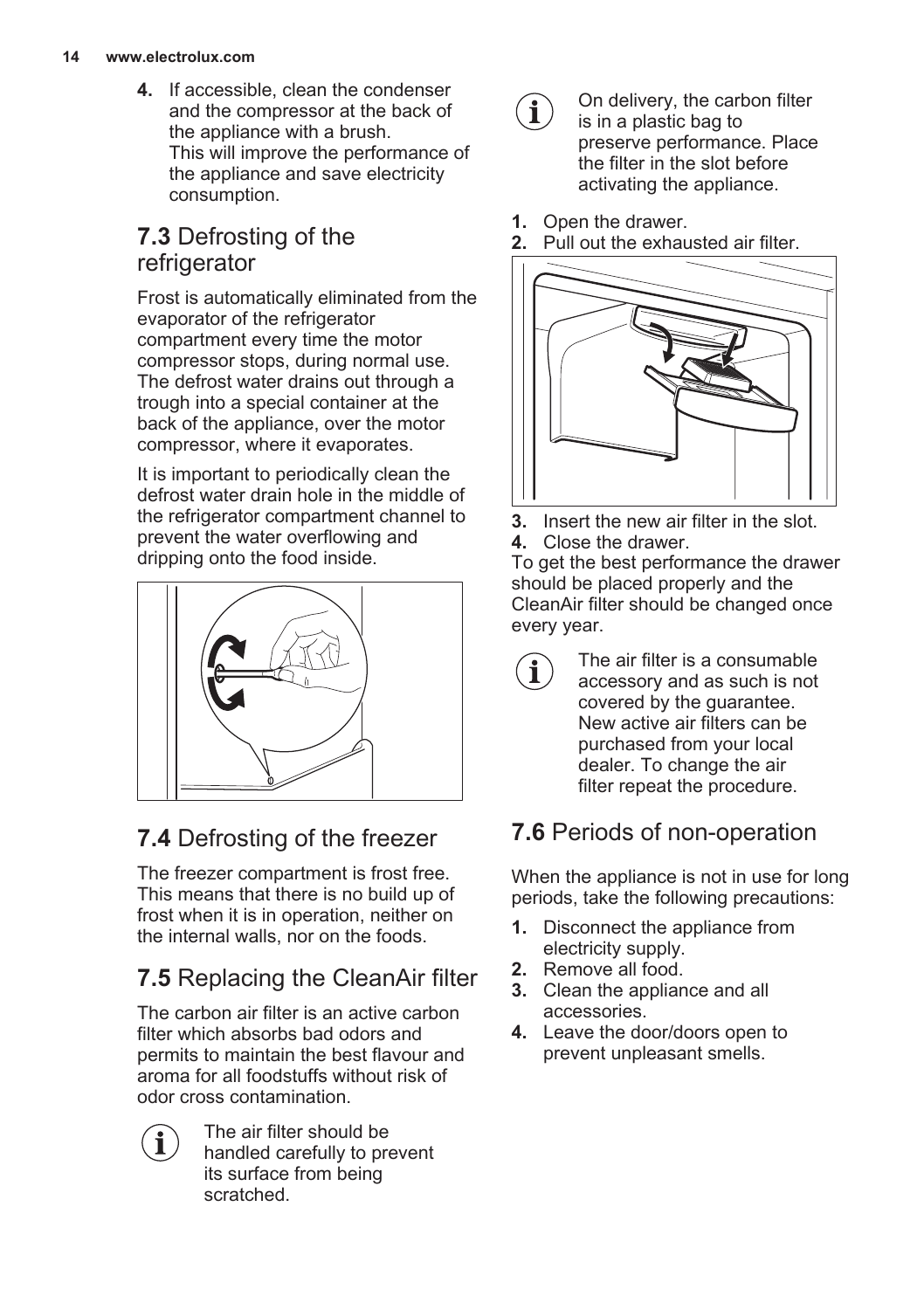<span id="page-14-0"></span>

#### **CAUTION!**

If you want to keep the appliance switched on, ask somebody to check it once in a while to prevent the food inside from spoiling in case of a power failure. We recommend activating Holiday Mode.

# **8.** TROUBLESHOOTING



#### **WARNING!**

Refer to Safety chapters.

### **8.1** What to do if...

| <b>Problem</b>                                                                                                                 | Possible cause                                                                    | <b>Solution</b>                                                                                                                                                                |
|--------------------------------------------------------------------------------------------------------------------------------|-----------------------------------------------------------------------------------|--------------------------------------------------------------------------------------------------------------------------------------------------------------------------------|
| The appliance does not<br>operate.                                                                                             | The appliance is switch-<br>ed off.                                               | Switch on the appliance.                                                                                                                                                       |
|                                                                                                                                | The mains plug is not<br>connected to the mains<br>socket correctly.              | Connect the mains plug to<br>the mains socket correctly.                                                                                                                       |
|                                                                                                                                | There is no voltage in the<br>mains socket.                                       | Connect a different electrical<br>appliance to the mains sock-<br>et. Contact a qualified elec-<br>trician.                                                                    |
| Audible or visual alarm is<br>on.                                                                                              | The cabinet has been re-<br>cently switched on or the<br>temperature is too high. | Refer to "High temperature"<br>alarm".                                                                                                                                         |
|                                                                                                                                | The temperature in the<br>appliance is too high.                                  | Contact a qualified electri-<br>cian or contact the nearest<br>Authorised Service Centre.                                                                                      |
|                                                                                                                                | The door is left open.                                                            | Close the door. Refer to<br>"Door open alarm"                                                                                                                                  |
| A $\overline{\mathsf{O}}$ or $\overline{\mathsf{O}}$ symbol is<br>shown instead of numbers<br>on the Temperature Dis-<br>play. | Temperature sensor<br>problem.                                                    | Contact the nearest Author-<br>ised Service Centre (the<br>cooling system will continue<br>to keep food products cold.<br>but temperature adjustment<br>will not be possible). |
| The lamp does not work.                                                                                                        | The lamp is in stand-by.                                                          | Close and open the door.                                                                                                                                                       |
|                                                                                                                                | The lamp is defective.                                                            | Contact the nearest Author-<br>ised Service Centre.                                                                                                                            |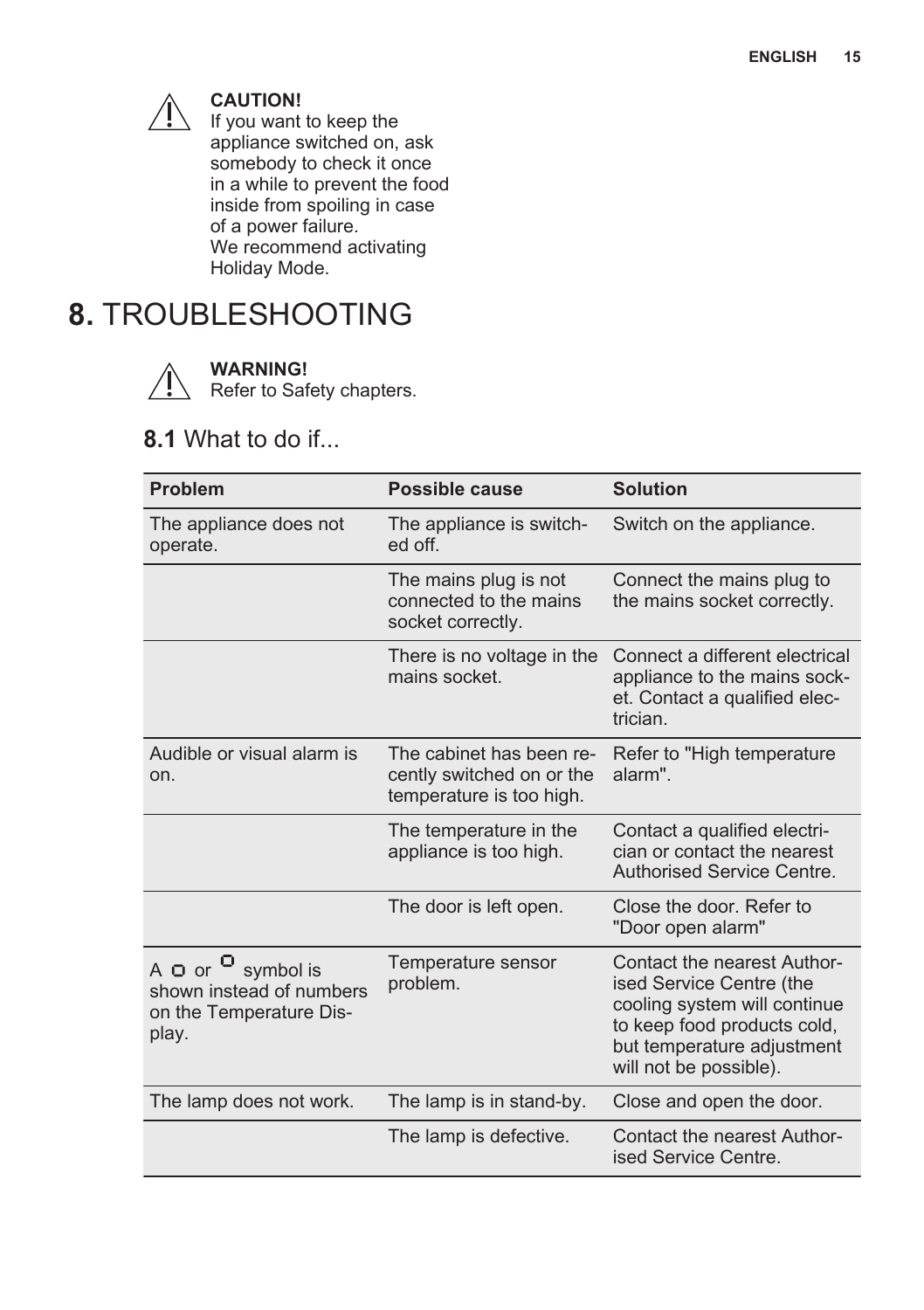| <b>Problem</b>                                                                                                                           | Possible cause                                                                                | <b>Solution</b>                                                       |
|------------------------------------------------------------------------------------------------------------------------------------------|-----------------------------------------------------------------------------------------------|-----------------------------------------------------------------------|
| The compressor operates<br>continually.                                                                                                  | Temperature is set incor-<br>rectly.                                                          | Refer to "Operation".                                                 |
|                                                                                                                                          | Many food products were<br>put in at the same time.                                           | Wait few hours and then<br>check the temperature<br>again.            |
|                                                                                                                                          | The room temperature is<br>too high.                                                          | Refer to climate class chart<br>on the rating plate.                  |
|                                                                                                                                          | Food products placed in<br>the appliance were too<br>warm.                                    | Allow food products to cool<br>to room temperature before<br>storing. |
|                                                                                                                                          | The door is not closed<br>correctly.                                                          | Refer to "Closing the door".                                          |
|                                                                                                                                          | The "Frostmatic function"<br>or "Coolmatic function" is<br>switched on.                       | Refer to "Frostmatic func-<br>tion" or "Coolmatic function".          |
| There is too much frost<br>and ice.                                                                                                      | The door is not closed<br>correctly or the gasket is<br>deformed/dirty.                       | Refer to "Closing the door".                                          |
|                                                                                                                                          | The water drainage plug<br>is not correctly posi-<br>tioned.                                  | Position the water drainage<br>plug in the correct way.               |
|                                                                                                                                          | Appliance is fully loaded<br>and it is set to the lowest<br>temperature                       | Set a higher temperature.<br>Refer to "Operation".                    |
|                                                                                                                                          | Temperature set in the<br>appliance is too low and<br>the ambient temperature<br>is too high. | Set a higher temperature.<br>Refer to "Operation"                     |
|                                                                                                                                          | Temperature is set incor-<br>rectly.                                                          | Refer to "Operation".                                                 |
| The compressor does not<br>start immediately after<br>pressing the "Frostmatic"<br>or "Coolmatic", or after<br>changing the temperature. | This is normal, no error<br>has occurred.                                                     | The compressor starts after<br>a period of time.                      |
| Water flows on the rear<br>plate of the refrigerator.                                                                                    | During the automatic de-<br>frosting process, frost<br>melts on the rear plate.               | This is correct.                                                      |
| Water flows inside the re-<br>frigerator.                                                                                                | Food products prevent<br>the water to flow into the<br>water collector.                       | Make sure that food prod-<br>ucts do not touch the rear<br>plate.     |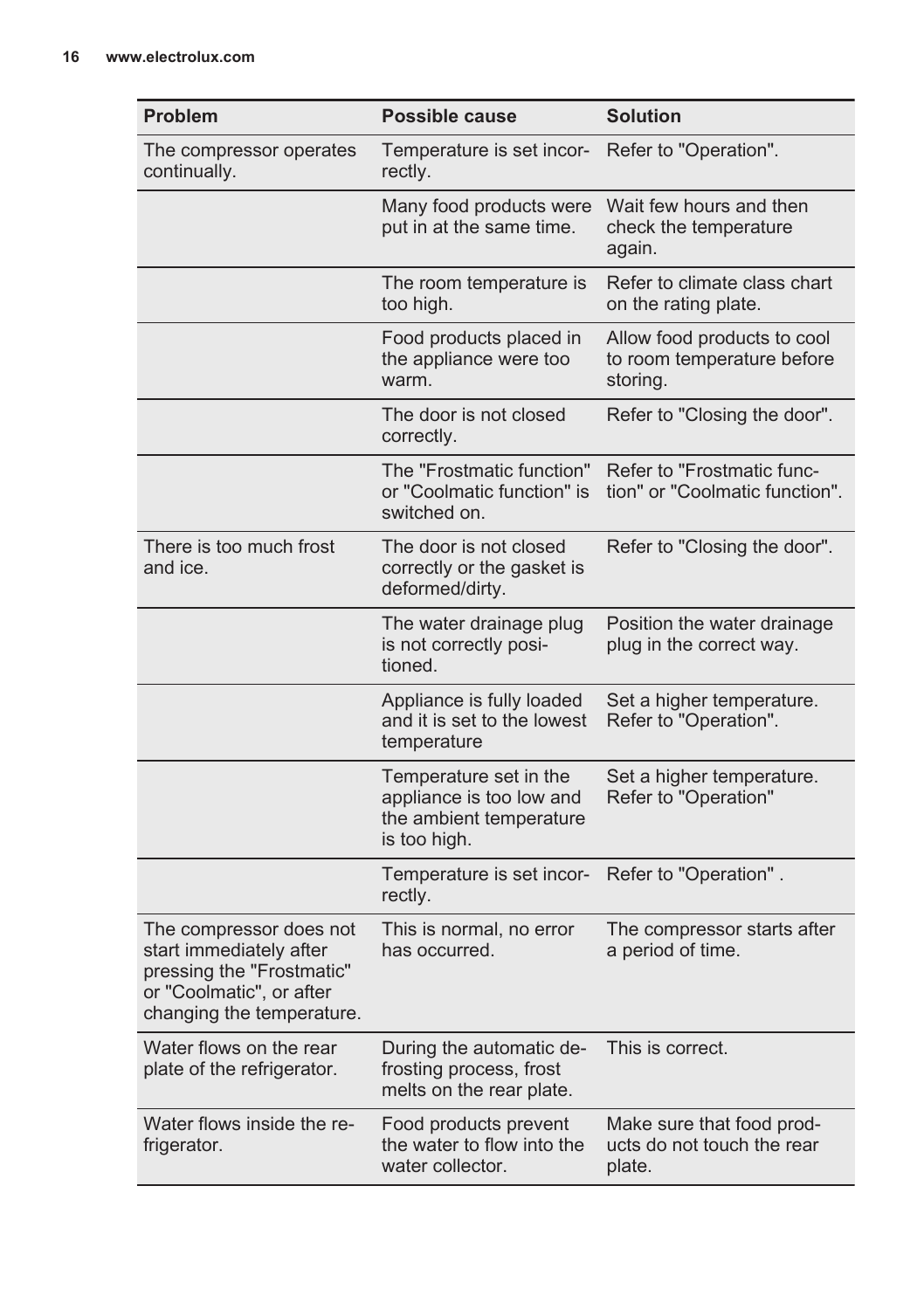| <b>Problem</b>                                             | Possible cause                                                                                   | <b>Solution</b>                                                                                                                                                                                                        |
|------------------------------------------------------------|--------------------------------------------------------------------------------------------------|------------------------------------------------------------------------------------------------------------------------------------------------------------------------------------------------------------------------|
|                                                            | The water outlet is clog-<br>ged.                                                                | Clean the water outlet.                                                                                                                                                                                                |
| Water flows on the floor.                                  | The melting water outlet<br>is not connected to the<br>evaporative tray above<br>the compressor. | Attach the melting water out-<br>let to the evaporative tray.                                                                                                                                                          |
| Temperature cannot be<br>set.                              | The "Frostmatic function"<br>or "Coolmatic function" is<br>switched on.                          | Switch off "Frostmatic func-<br>tion" or "Coolmatic function"<br>manually, or wait until the<br>function resets automatically<br>to set the temperature. Refer<br>to "Frostmatic function" or<br>"Coolmatic function". |
| dEMo appears on the dis-<br>play.                          | The appliance is in dem-<br>onstration mode.                                                     | Keep the OK pressed for ap-<br>proximately 10 seconds until<br>a long sound is heard and<br>display shuts off for a short<br>time.                                                                                     |
| The temperature in the ap-<br>pliance is too low/too high. | The temperature regula-<br>tor is not set correctly.                                             | Set a higher/lower tempera-<br>ture.                                                                                                                                                                                   |
|                                                            | The door is not closed<br>correctly.                                                             | Refer to "Closing the door".                                                                                                                                                                                           |
|                                                            | The food products' tem-<br>perature is too high.                                                 | Let the food products tem-<br>perature decrease to room<br>temperature before storage.                                                                                                                                 |
|                                                            | Many food products are<br>stored at the same time.                                               | Add less food products at<br>the same time.                                                                                                                                                                            |
|                                                            | The door has been<br>opened often.                                                               | Open the door only if neces-<br>sary.                                                                                                                                                                                  |
|                                                            | The "Frostmatic function"<br>or "Coolmatic function" is<br>switched on.                          | Refer to "Frostmatic func-<br>tion" or "Coolmatic function".                                                                                                                                                           |
|                                                            | There is no cold air circu-<br>lation in the appliance.                                          | Make sure that there is cold<br>air circulation in the appli-<br>ance.                                                                                                                                                 |

If the advice does not lead to  $\bf (i)$ the desired result, contact the nearest Authorised Service Centre.

### **8.2** Replacing the lamp

The appliance is equipped with a longlife LED interior light.

Only service is allowed to replace the lighting device. Contact your Authorised Service Centre.

### **8.3** Closing the door

- **1.** Clean the door gaskets.
- **2.** If necessary, adjust the door. Refer to assembly instructions.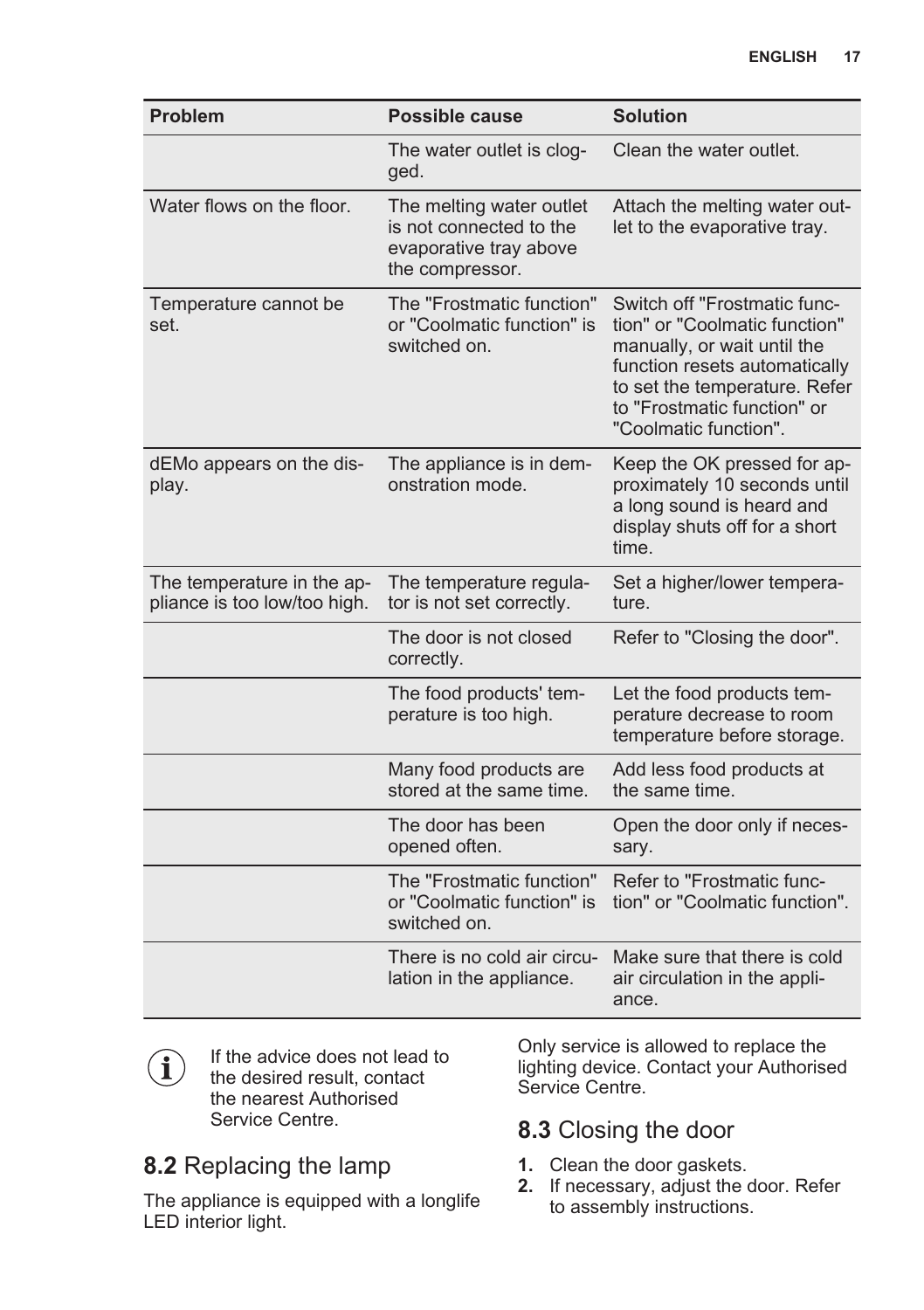#### <span id="page-17-0"></span>**18 www.electrolux.com**

**3.** If necessary, replace the defective door gaskets. Contact the Authorised Service Centre.

# **9.** NOISES

There are some sounds during normal running (compressor, refrigerant circulation).

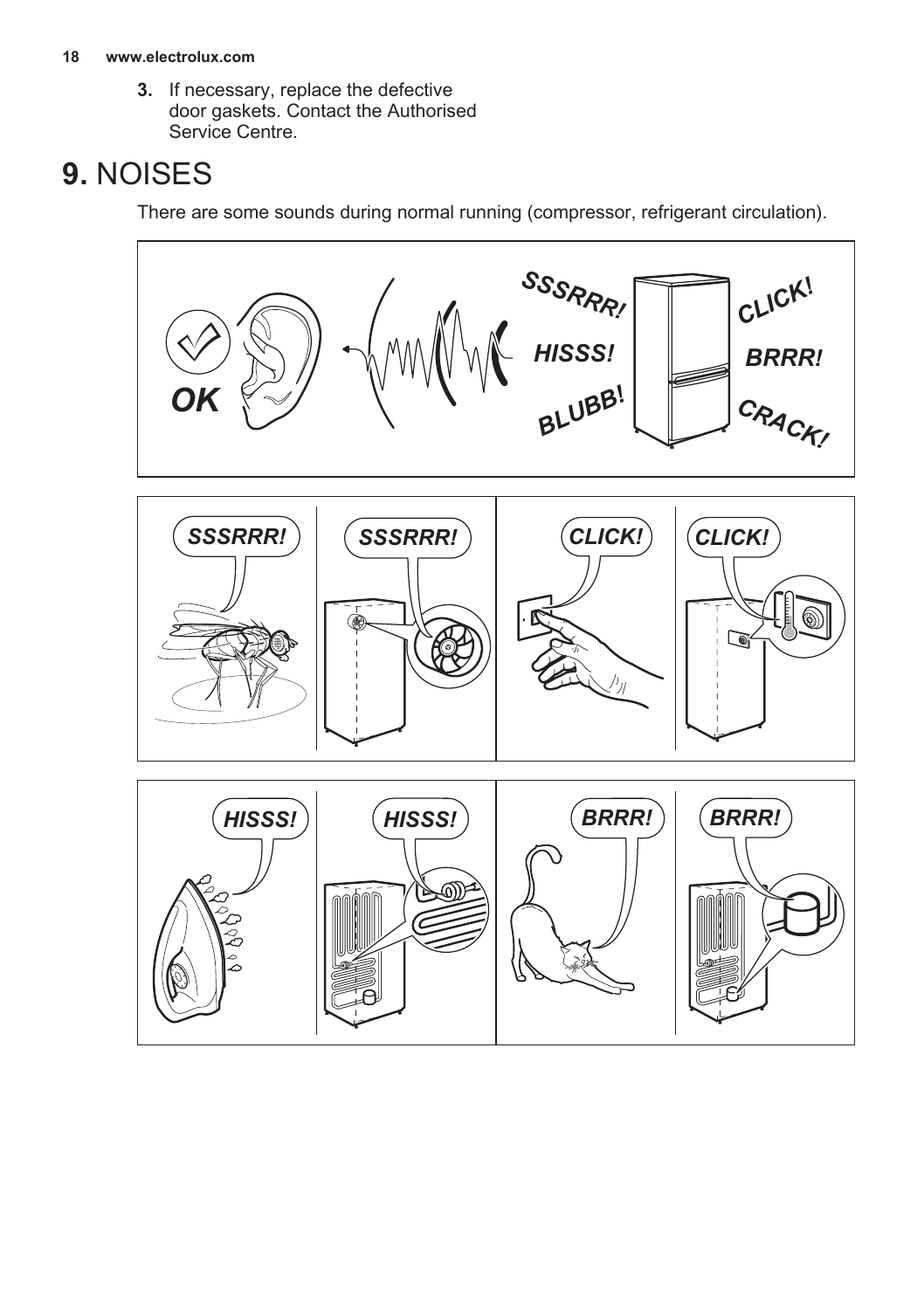<span id="page-18-0"></span>

# **10.** TECHNICAL DATA

**10.1** Technical data

| Dimensions of the re-<br>cess |         |
|-------------------------------|---------|
| Height                        | 1780 mm |
| Width                         | 560 mm  |
| Depth                         | 550 mm  |

| Voltage     | $230 - 240$ V |
|-------------|---------------|
| Frequency   | 50 Hz         |
| Rising time | 23h           |
|             |               |

The technical information is situated in the rating plate, on the external or internal side of the appliance and on the energy label.

# **11.** ENVIRONMENTAL CONCERNS

Recycle materials with the symbol  $\hat{\omega}$ . Put the packaging in relevant containers to recycle it. Help protect the environment and human health by recycling waste of electrical and electronic appliances. Do not dispose of

appliances marked with the symbol  $\underline{\mathfrak{A}}$ with the household waste. Return the product to your local recycling facility or contact your municipal office.